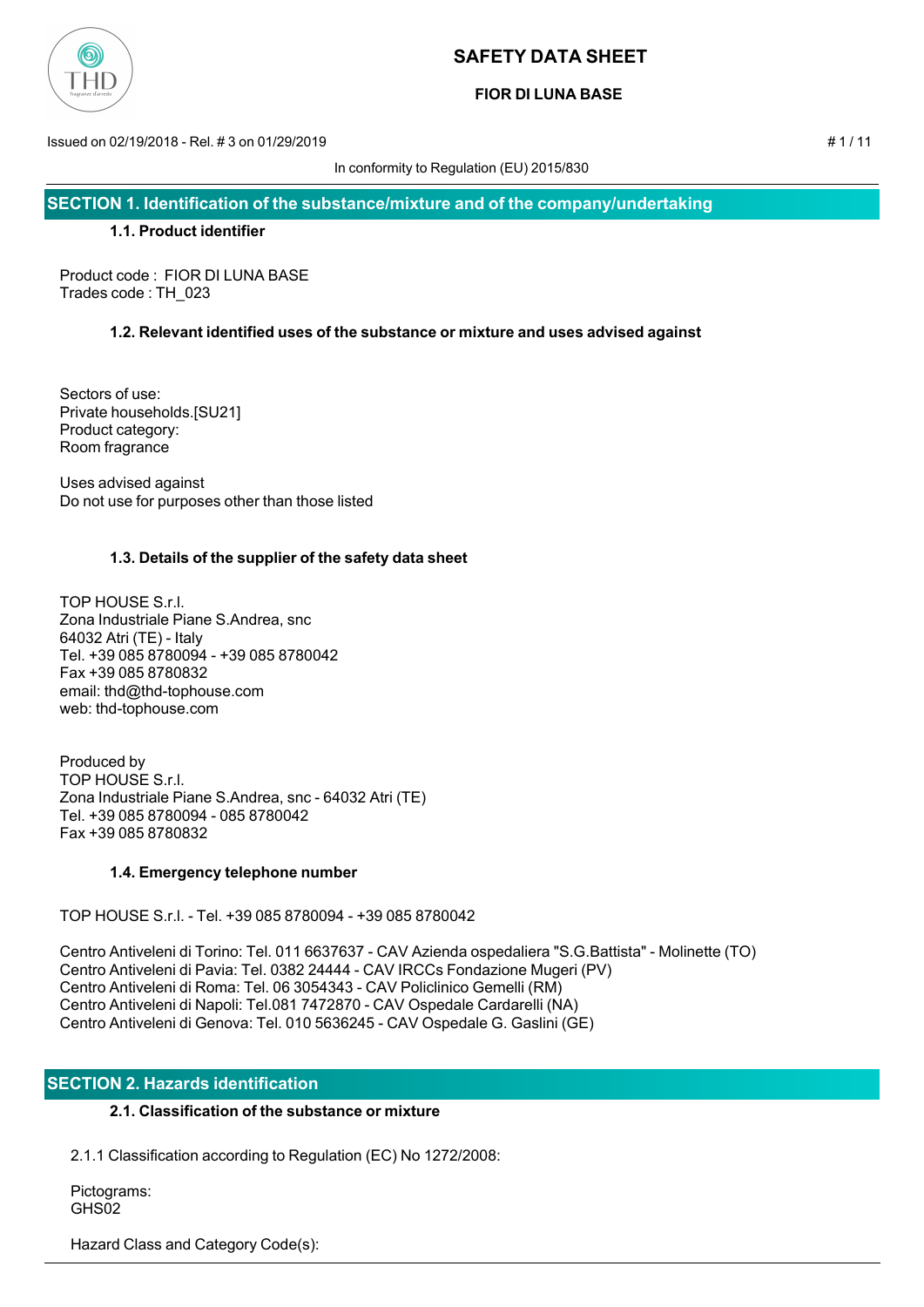

### **FIOR DI LUNA BASE**

Issued on 02/19/2018 - Rel. # 3 on 01/29/2019 # 2 / 11

In conformity to Regulation (EU) 2015/830

Flam. Liq. 2, Aquatic Chronic 3

Hazard statement Code(s):

H225 - Highly flammable liquid and vapour.

H412 - Harmful to aquatic life with long lasting effects.

 The product easy inflames if subordinate to an ignition source. The product is dangerous to the environment as it is harmful to aquatic life with long lasting effects

# **2.2. Label elements**

Labelling according to Regulation (EC) No 1272/2008:

Pictogram, Signal Word Code(s): GHS02 - Danger

Hazard statement Code(s):

H225 - Highly flammable liquid and vapour.

H412 - Harmful to aquatic life with long lasting effects.

### Supplemental Hazard statement Code(s):

 EUH208 - Contains MMDHCA, 2-acetoxy-2,3,8,8-tetramethyloctahydronaphthal ene, cumarina, 1-(1,2,3,4,5,6,7,8a -Ottaidro-2,3,8,8-tetrametil-2-naftil)etan-1-one, citral, Cashmeran, 2,4-dimetile-3-cicloesene-1-carbossaldeide. May produce an allergic reaction.

Precautionary statements:

General

P101 - If medical advice is needed, have product container or label at hand.

P102 - Keep out of reach of children.

Prevention

P210 - Keep away from heat, hot surfaces, sparks, open flames and other ignition sources. No smoking.

P233 - Keep container tightly closed.

P273 - Avoid release to the environment.

Storage

P403+P235 - Store in a well-ventilated place. Keep cool.

Disposal

P501 - Dispose of contents/container according to local law.

Contains:

 MMDHCA, 2-acetoxy-2,3,8,8-tetramethyloctahydronaphthal ene, cumarina, 1-(1,2,3,4,5,6,7,8a -Ottaidro-2,3,8,8-tetrametil-2-naftil)etan-1-one, citral, Cashmeran, 2,4-dimetile-3-cicloesene-1-carbossaldeide

# **2.3. Other hazards**

The substance / mixture NOT contains substances PBT/vPvB according to Regulation (EC) No 1907/2006, Annex XIII

No information on other hazards Packaging to be fitted with a tactile warning

# **SECTION 3. Composition/information on ingredients**

**3.1 Substances**

Irrilevant

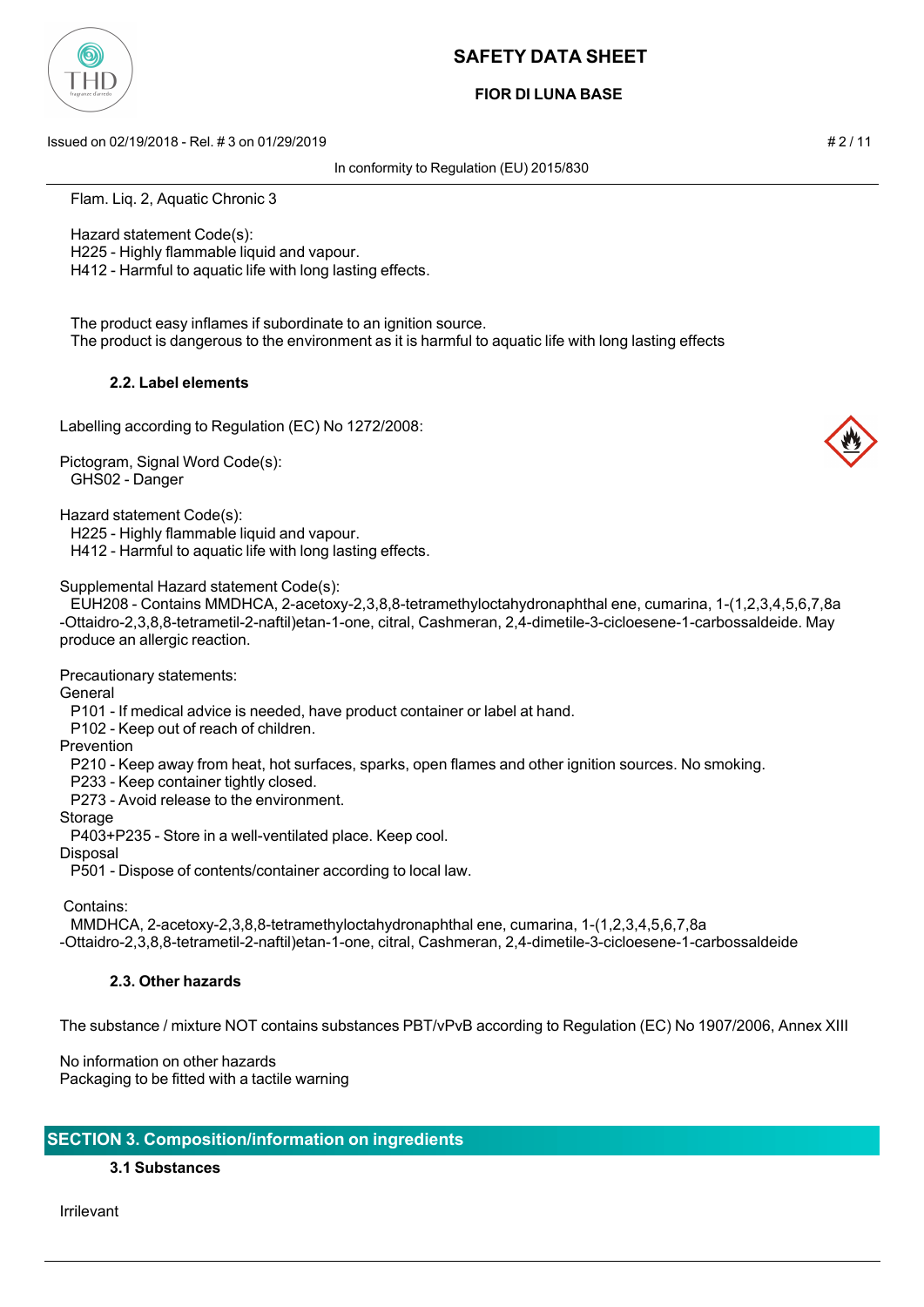

# **FIOR DI LUNA BASE**

Issued on 02/19/2018 - Rel. # 3 on 01/29/2019 **# 3** / 11

#### In conformity to Regulation (EU) 2015/830

Refer to paragraph 16 for full text of hazard statements

| <b>Substance</b>                                                                                           | Concentration   | <b>Classification</b>                                                                                                   | Index        | <b>CAS</b> | <b>EINECS</b> | <b>REACh</b>                  |
|------------------------------------------------------------------------------------------------------------|-----------------|-------------------------------------------------------------------------------------------------------------------------|--------------|------------|---------------|-------------------------------|
| Dipropilene glicol metile etere<br>substance for which there are<br>Community workplace exposure<br>limits | $> 5 \le 10\%$  |                                                                                                                         |              | 34590-94-8 | 252-104-2     | 01-2119450<br>011-60-00       |
| propan-2-ol                                                                                                | $> 1 \le 5\%$   | Flam. Liq. 2, H225;<br>Eye Irrit. 2, H319;<br>STOT SE 3, H336                                                           | 603-117-00-0 | 67-63-0    | 200-661-7     |                               |
| 2,6-dimetileoct-7-en-2-olo                                                                                 | $>1$ <= 5%      | Skin Irrit. 2, H315;<br>Eye Irrit. 2, H319                                                                              |              | 18479-58-8 | 242-362-4     | 01-2119457<br>274-37-xxxx     |
| Linalyl acetate                                                                                            | $> 1 \le 5\%$   | Skin Corr. 2, H315;<br>Eye Irrit. 2, H319                                                                               |              | 115-95-7   | 204-116-4     | 01-2119454<br>789-19-****     |
| IMMDHCA                                                                                                    | $> 0,1 < 1\%$   | Skin Sens. 1B, H317;<br>Aquatic Chronic 2,<br>H411                                                                      |              | 1205-17-0  | 214-881-6     |                               |
| 2-acetoxy-2,3,8,8-tetramethylocta<br>hydronaphthal ene                                                     | $> 0, 1 < 1\%$  | Skin Corr. 2, H315;<br>Skin Sens. 1B, H317;<br>Aquatic Chronic 1,<br>H410                                               |              | 54464-57-2 | 259-174-3     | 01-2119489<br>989-04-****     |
| cumarina                                                                                                   | $> 0, 1 < 1\%$  | Acute Tox. 3, H301;<br>Acute Tox. 3, H311;<br>Skin Sens. 1B, H317;<br>Acute Tox. 3, H331;<br>Aquatic Chronic 2,<br>H411 |              | $91-64-5$  | 202-086-7     |                               |
| 1-(1,2,3,4,5,6,7,8a<br>-Ottaidro-2,3,8,8-tetrametil-2-naftil<br>)etan-1-one                                | $> 0, 1 < 1\%$  | Skin Irrit. 2, H315;<br>Skin Sens. 1B, H317;<br>Aquatic Chronic 1,<br>H410                                              |              | 68155-66-8 | 268-978-3     |                               |
| Cashmeran                                                                                                  | $> 0.1 < 1\%$   | Skin Corr. 2, H315;<br>Skin Sens. 1B, H317;<br>Eye Irrit. 2, H319;<br>Aquatic Chronic 2,<br>H411                        |              | 33704-61-9 | 251-649-3     | 01-2119977<br>131-40-000<br>0 |
| citral                                                                                                     | $> 0, 1 < 1\%$  | Skin Irrit. 2, H315;<br>Skin Sens. 1, H317                                                                              | 605-019-00-3 | 5392-40-5  | 226-394-6     |                               |
| 2,6-di-tert-butyl-p-cresol                                                                                 | $> 0,1 \le 1\%$ | Aquatic Chronic 1,<br>H410                                                                                              |              | 128-37-0   | 204-881-4     | 01-2119565<br>113-46          |
| p-cresolo                                                                                                  | $> 0.1 \le 1\%$ | Acute Tox. 3, H301;<br>Acute Tox. 3, H311;<br>Skin Corr. 1B, H314;<br>Aquatic Chronic 3,<br>H412                        | 604-004-00-9 | 106-44-5   | 203-398-6     | 01-2119448<br>336-36-000<br>0 |
| 2,4-dimetile-3-cicloesene-1-carbo<br>ssaldeide                                                             | $> 0, 1 < 1\%$  | Skin Irrit. 2, H315;<br>Skin Sens. 1B, H317;<br>Eye Irrit. 2, H319;<br>Aquatic Chronic 3,<br>H412                       |              | 68039-49-6 | 268-264-1     |                               |

# **Fractionated global values**

| $H225 = 82,00$ | $H319 = 8,30$ | $H336 = 4.10$ | $H315 = 4.65$ |  |
|----------------|---------------|---------------|---------------|--|
| $H317 = 2,55$  | $H411 = 1,50$ | $H302 = 0.90$ | $H410 = 0.75$ |  |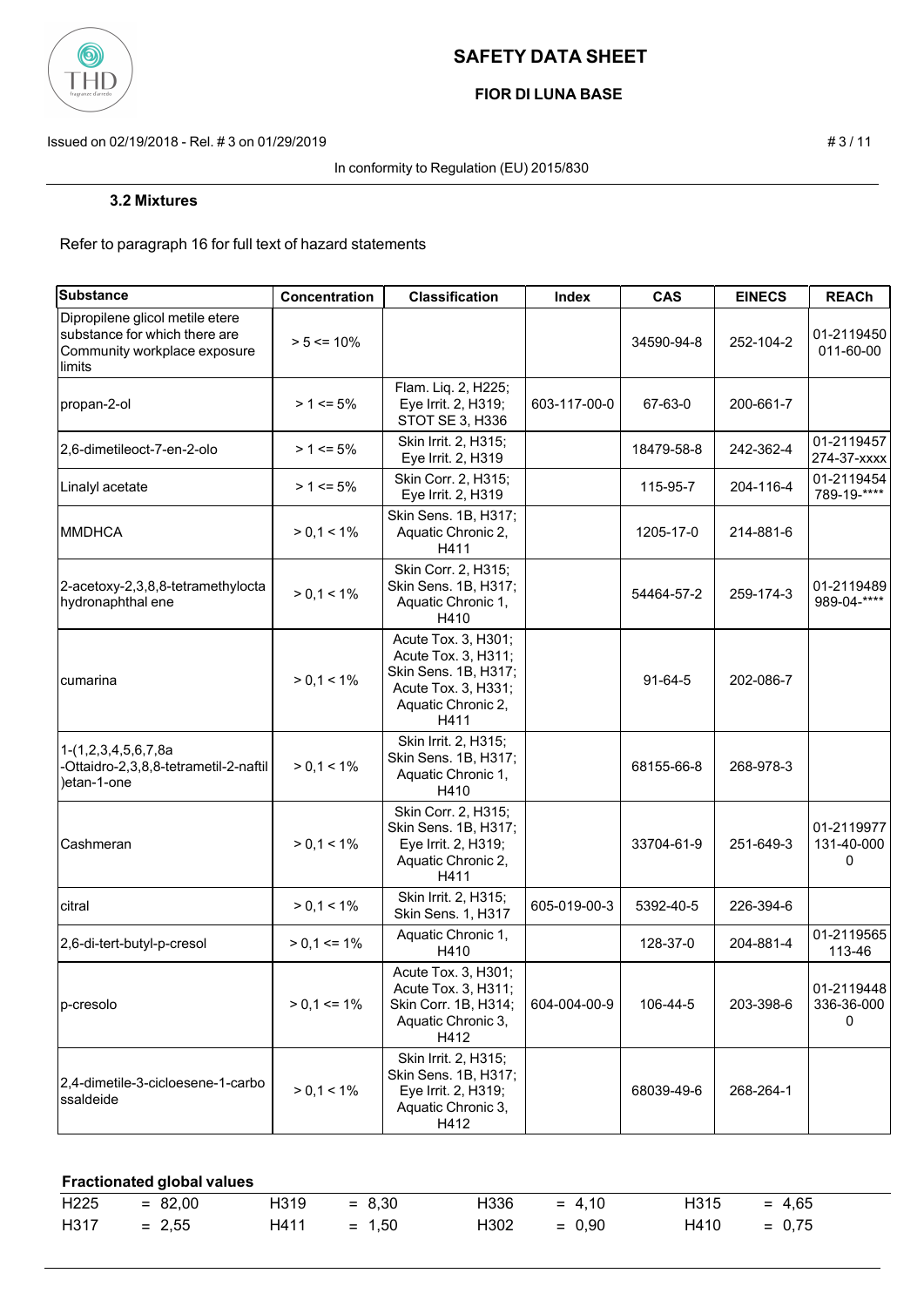

**FIOR DI LUNA BASE**

| Issued on 02/19/2018 - Rel. # 3 on 01/29/2019 |          |                   |          |      |          |      | #4/11    |  |
|-----------------------------------------------|----------|-------------------|----------|------|----------|------|----------|--|
| In conformity to Regulation (EU) 2015/830     |          |                   |          |      |          |      |          |  |
| H301                                          | $= 0.60$ | H <sub>3</sub> 11 | $= 0.60$ | H331 | $= 0.45$ | H412 | $= 0.75$ |  |
| H314                                          | $= 0.15$ |                   |          |      |          |      |          |  |

# **SECTION 4. First aid measures**

### **4.1. Description of first aid measures**

Inhalation:

 Air the area. Move immediately the contaminated patient from the area and keep him at rest in a well ventilated area. If you feel unwell seek medical advice.

Direct contact with skin (of the pure product).: Wash thoroughly with soap and running water.

Direct contact with eyes (of the pure product).:

Wash immediately and thorougly with running water for at least 10 minutes.

Ingestion:

Not hazardous. It's possible to give activated charcoal in water or liquid paraffin medicine

# **4.2. Most important symptoms and effects, both acute and delayed**

No data available.

### **4.3. Indication of any immediate medical attention and special treatment needed**

If medical advice is needed, have product container or label at hand.

### **SECTION 5. Firefighting measures**

### **5.1. Extinguishing media**

Advised extinguishing agents: CO2 or dry powder extinguisher

Extinguishing means to avoid:

Water jets. Use water jets only to cool the surfaces of the containers exposed to fire.

### **5.2. Special hazards arising from the substance or mixture**

No data available.

### **5.3. Advice for firefighters**

Use protection for the breathing apparatus

Safety helmet and full protective suit.

The spray water can be used to protect the people involved in the extinction

You may also use selfrespirator, especially when working in confined and poorly ventilated area and if you use

halogenated extinguishers (Halon 1211 fluobrene, Solkan 123, NAF, etc...)

Keep containers cool with water spray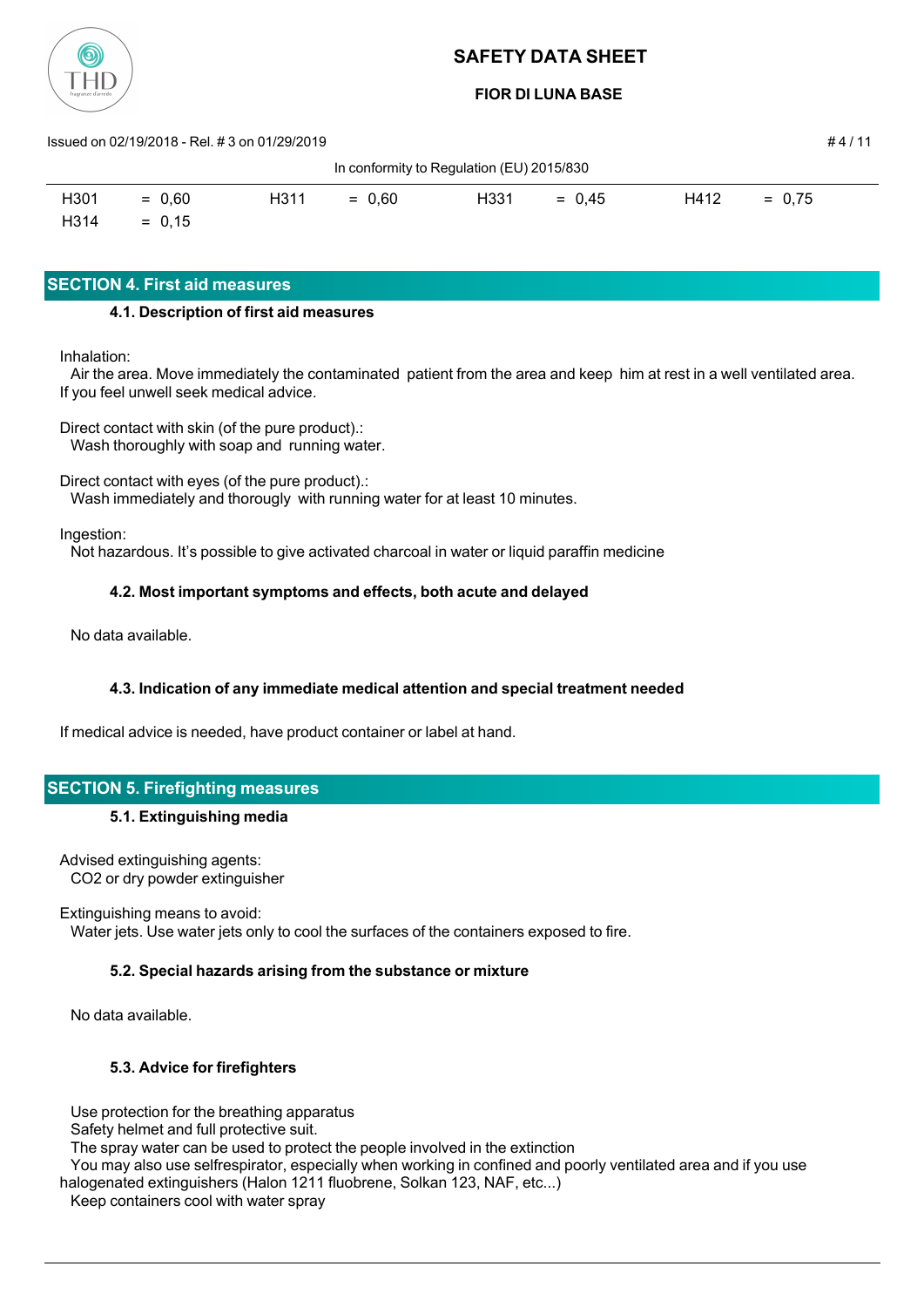

### **FIOR DI LUNA BASE**

Issued on 02/19/2018 - Rel. # 3 on 01/29/2019 # 5 / 11

In conformity to Regulation (EU) 2015/830

#### **6.1. Personal precautions, protective equipment and emergency procedures**

6.1.1 For non-emergency personnel: Leave the area surrounding the spill or release. Do not smoke Wear gloves and protective clothing

6.1.2 For emergency responders: Wear gloves and protective clothing. Eliminate all unguarded flames and possible sources of ignition. No smoking. Provision of sufficient ventilation. Evacuate the danger area and, in case, consult an expert.

### **6.2. Environmental precautions**

 Contain spill with earth or sand. If the product has entered a watercourse in sewers or has contaminated soil or vegetation, notify it to the authorities. Discharge the remains in compliance with the regulations

#### **6.3. Methods and material for containment and cleaning up**

6.3.1 For containment:

 Recover the product for reuse, if possible, or for removal. Possibly absorb it with inert material. Prevent it from entering the sewer system.

 6.3.2 For cleaning up: After wiping up, wash with water the area and materials involved

 6.3.3 Other information: Nothing in particular.

### **6.4. Reference to other sections**

Refer to paragraphs 8 and 13 for more information

### **SECTION 7. Handling and storage**

#### **7.1. Precautions for safe handling**

 Avoid contact and inhalation of vapors Do not smoke at work At work do not eat or drink. Wear protective gloves/protective clothing/eye protection/face protection. See also paragraph 8 below.

### **7.2. Conditions for safe storage, including any incompatibilities**

 Keep in original container closed tightly. Do not store in open or unlabeled containers. Keep containers upright and safe by avoiding the possibility of falls or collisions. Store in a cool place, away from sources of heat and `direct exposure of sunlight. Keep containers tightly closed. Always store in well ventilated areas.

Never close the container tightly, leave a chance to vent

Keep away from open flames, sparks and heat sources. Avoid direct sunlight exposure.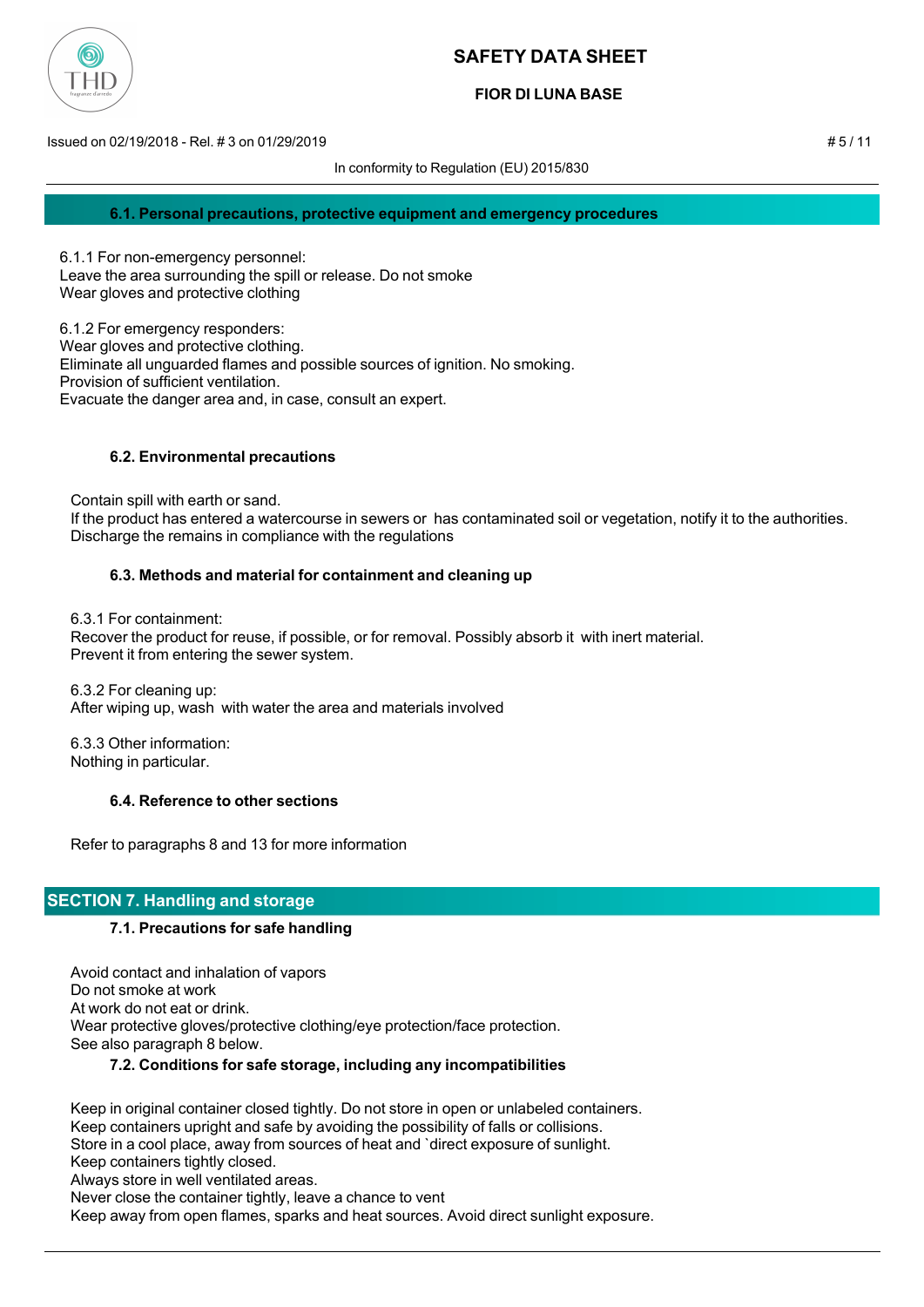

### **FIOR DI LUNA BASE**

Issued on 02/19/2018 - Rel. # 3 on 01/29/2019 # 6 / 11

In conformity to Regulation (EU) 2015/830

### **7.3. Specific end use(s)**

Private households.: Handle with care. Store in a ventilated place away from heat sources. Keep container tightly closed.

# **SECTION 8. Exposure controls/personal protection**

#### **8.1. Control parameters**

Dipropilene glicol metile etere \*\*\*\* Not translated \*\*\*\*

propan-2-ol:

TLV: TWA 200 ppm 400 ppm as STEL A4 (not classifiable as a human carcinogen); (ACGIH 2004). MAK: 200 ppm 500 mg/m peak limitation Category: II (2); Risk group for pregnancy: C; (DFG 2004).

#### **8.2. Exposure controls**

Appropriate engineering controls: Private households.: No specific control required.

Individual protection measures:

 (a) Eye / face protection Not needed for normal use.

(b) Skin protection

 (i) Hand protection Not needed for normal use.

 (ii) Other Wear normal work clothing.

 (c) Respiratory protection Not needed for normal use.

 (d) Thermal hazards No hazard to report

Environmental exposure controls: Use according to good working practices to avoid pollution into the environment.

# **SECTION 9. Physical and chemical properties**

### **9.1. Information on basic physical and chemical properties**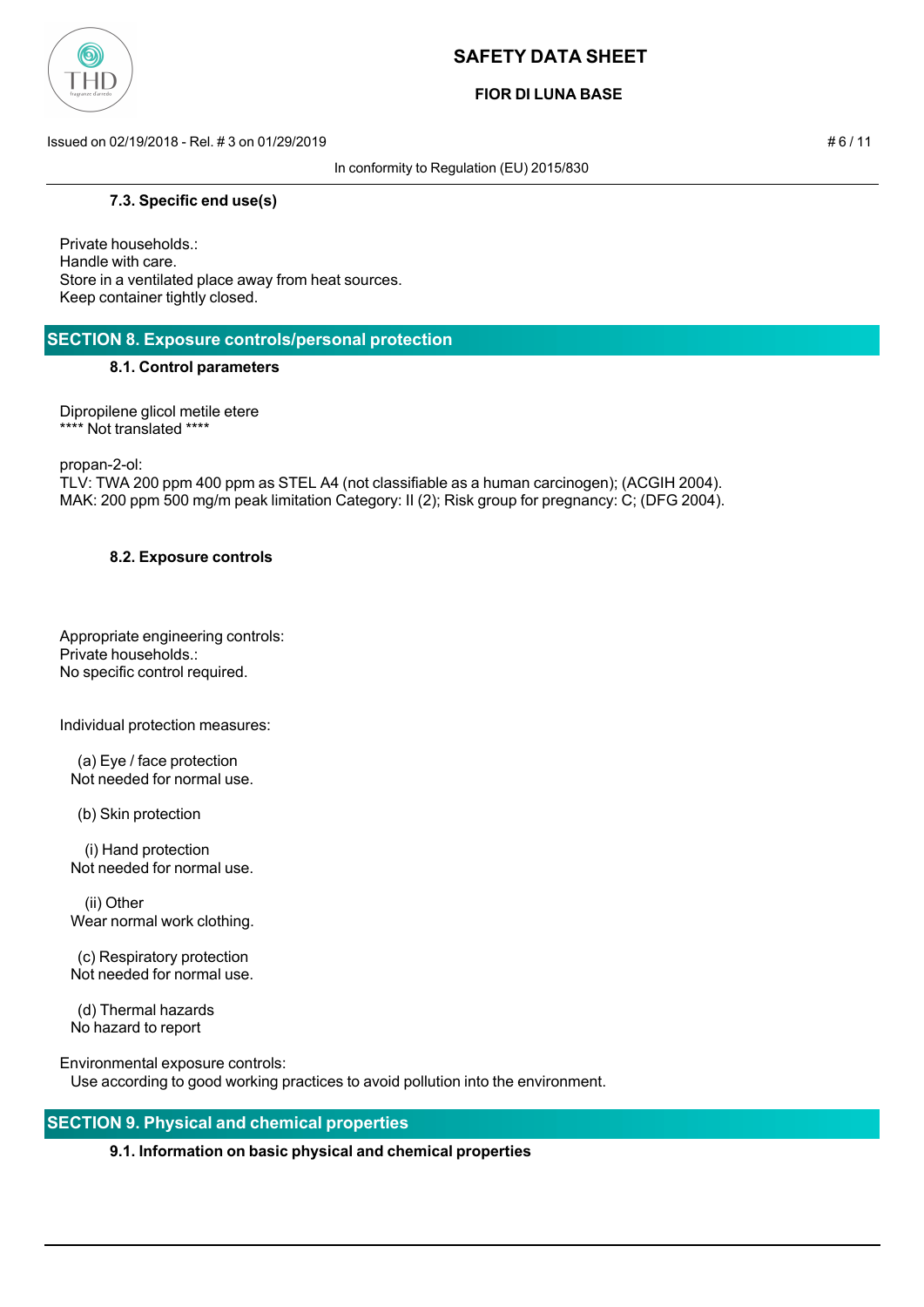

# **FIOR DI LUNA BASE**

#### Issued on 02/19/2018 - Rel. # 3 on 01/29/2019 # 7 / 11

#### In conformity to Regulation (EU) 2015/830

| Physical and chemical properties             | <b>Value</b>                            | <b>Determination method</b> |
|----------------------------------------------|-----------------------------------------|-----------------------------|
| Appearance                                   | Liquid, clear.                          |                             |
| Odour                                        | Charateristic.                          |                             |
| Odour threshold                              | not determined                          |                             |
| pH                                           | 7,2                                     | EPA 150.1 1982              |
| Melting point/freezing point                 | not determined                          |                             |
| Initial boiling point and boiling range      | 86°C                                    | Phisical                    |
| Flash point                                  | $14^{\circ}$ C                          | ASTM D 93 (2006)            |
| Evaporation rate                             | not determined                          |                             |
| Flammability (solid, gas)                    | not determined                          |                             |
| Upper/lower flammability or explosive limits | not determined                          |                             |
| Vapour pressure                              | not determined                          |                             |
| Vapour density                               | not determined                          |                             |
| Relative density                             | 0,821 kg/l                              | ASTM D1298-12b(2017)        |
| Solubility(ies)                              | not determined                          |                             |
| Water solubility                             | not determined                          |                             |
| Partition coefficient: n-octanol/water       | not determined                          |                             |
| Auto-ignition temperature                    | not determined                          |                             |
| Decomposition temperature                    | not determined                          |                             |
| Viscosity                                    | Cinematica: 6,9 mm2/s Dinamica: 5,66 cP | <b>ASTM D445-18</b>         |
| <b>Explosive properties</b>                  | not determined                          |                             |
| Oxidising properties                         | not determined                          |                             |

### **9.2. Other information**

No data available.

# **SECTION 10. Stability and reactivity**

#### **10.1. Reactivity**

No reactivity hazards

### **10.2. Chemical stability**

No hazardous reaction when handled and stored according to provisions.

#### **10.3. Possibility of hazardous reactions**

There are no hazardous reactions

#### **10.4. Conditions to avoid**

 Avoid contact with combustible materials. The product could catch fire. heat, open flames, sparks or hot surfaces.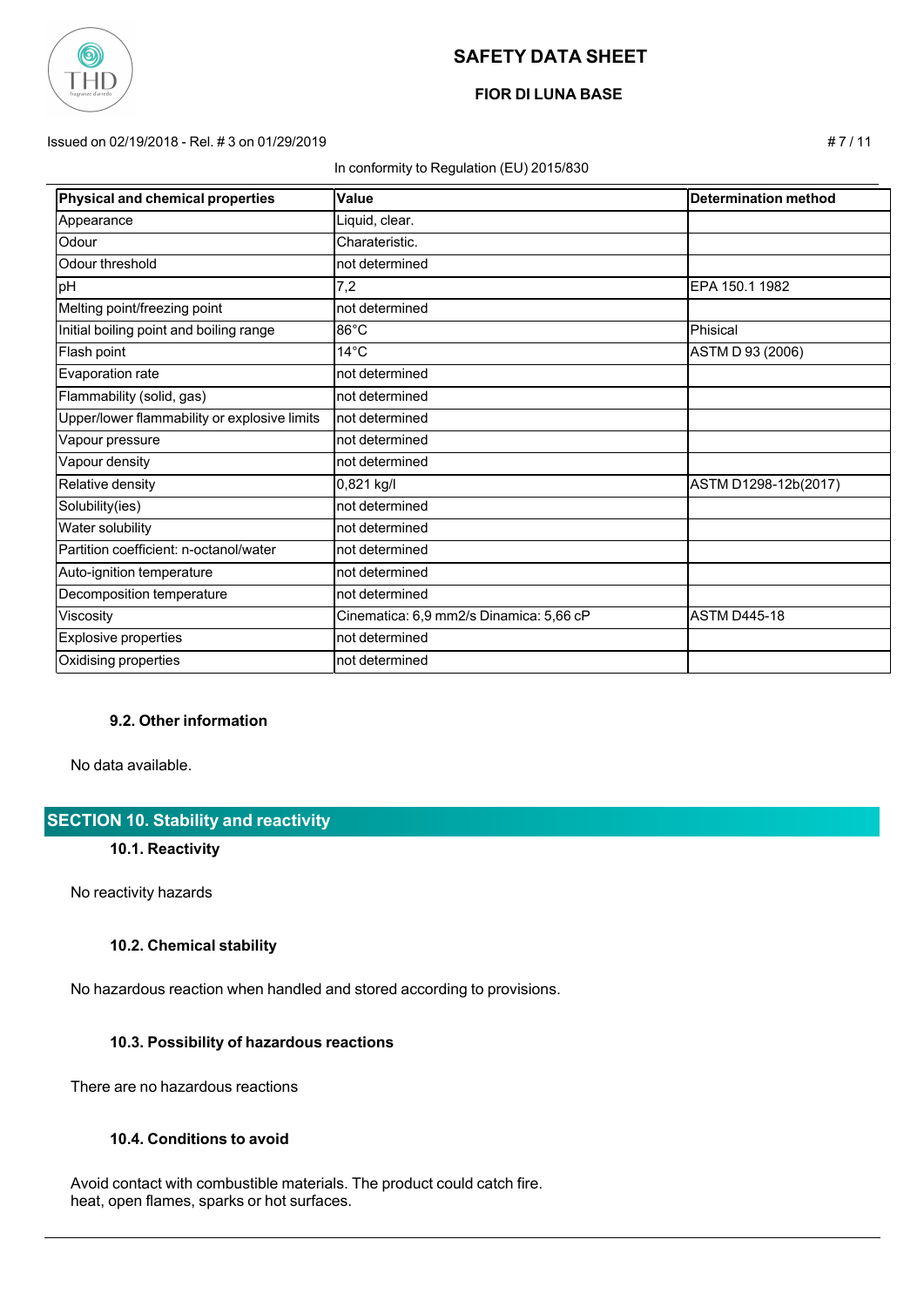

### **FIOR DI LUNA BASE**

Issued on 02/19/2018 - Rel. # 3 on 01/29/2019 # 8 / 11

In conformity to Regulation (EU) 2015/830

#### **10.5. Incompatible materials**

Nothing in particular.

#### **10.6. Hazardous decomposition products**

Does not decompose when used for intended uses.

### **SECTION 11. Toxicological information**

#### **11.1. Information on toxicological effects**

 $ATE(min)$  oral = 12.345,7 mg/kg  $ATE(mix)$  dermal =  $50.000,0$  mg/kg

 $ATE(min)$  inhal = 666,7 mg/l/4 h

(a) acute toxicity: based on available data, the classification criteria are not met

(b) skin corrosion/irritationbased on available data, the classification criteria are not met

(c) serious eye damage/irritation: based on available data, the classification criteria are not met

(d) respiratory or skin sensitization: based on available data, the classification criteria are not met

(e) germ cell mutagenicity: based on available data, the classification criteria are not met

(f) carcinogenicity: based on available data, the classification criteria are not met

(g) reproductive toxicity: based on available data, the classification criteria are not met

 (h) specific target organ toxicity (STOT) single exposure: based on available data, the classification criteria are not met

 (i) specific target organ toxicity (STOT) repeated exposurebased on available data, the classification criteria are not met

(j) aspiration hazard: based on available data, the classification criteria are not met

Related to contained substances:

propan-2-ol:

Routes of exposure: the substance can be absorbed into the body by inhalation of its vapour.

INHALATION RISK: A harmful contamination of air sar reached quite slowly due to evaporation of the substance at 20 C; However, for spraying or scattering, much more quickly.

Effects of short-term exposure: the substance is irritating to eyes and respiratory tract pu substance determining effects on the central nervous system, causing depression. Exposure far above the OEL pu lead to unconsciousness. Effects of long-term or repeated: liquid degreasing characteristics.

Acute hazards/symptoms INHALATION cough. Vertigo. Drowsiness. Headache. Sore throat. See If Swallowed. SKIN dry skin.

EYE Redness.

SWALLOWED, abdominal pain. Respiratory difficulties. Nausea. A State of unconsciousness. Vomiting. (Further see inhalation).

N O T E The use of alcoholic beverages enhances the harmful effect.

LD50 (rat) Oral (mg/kg body weight) = 2100

LD50 Dermal (rat or rabbit) (mg/kg body weight) = 2100

# **SECTION 12. Ecological information**

### **12.1. Toxicity**

The product is dangerous for the environment as it is toxic for aquatic organisms following acute exposure.

Use according to good working practices to avoid pollution into the environment.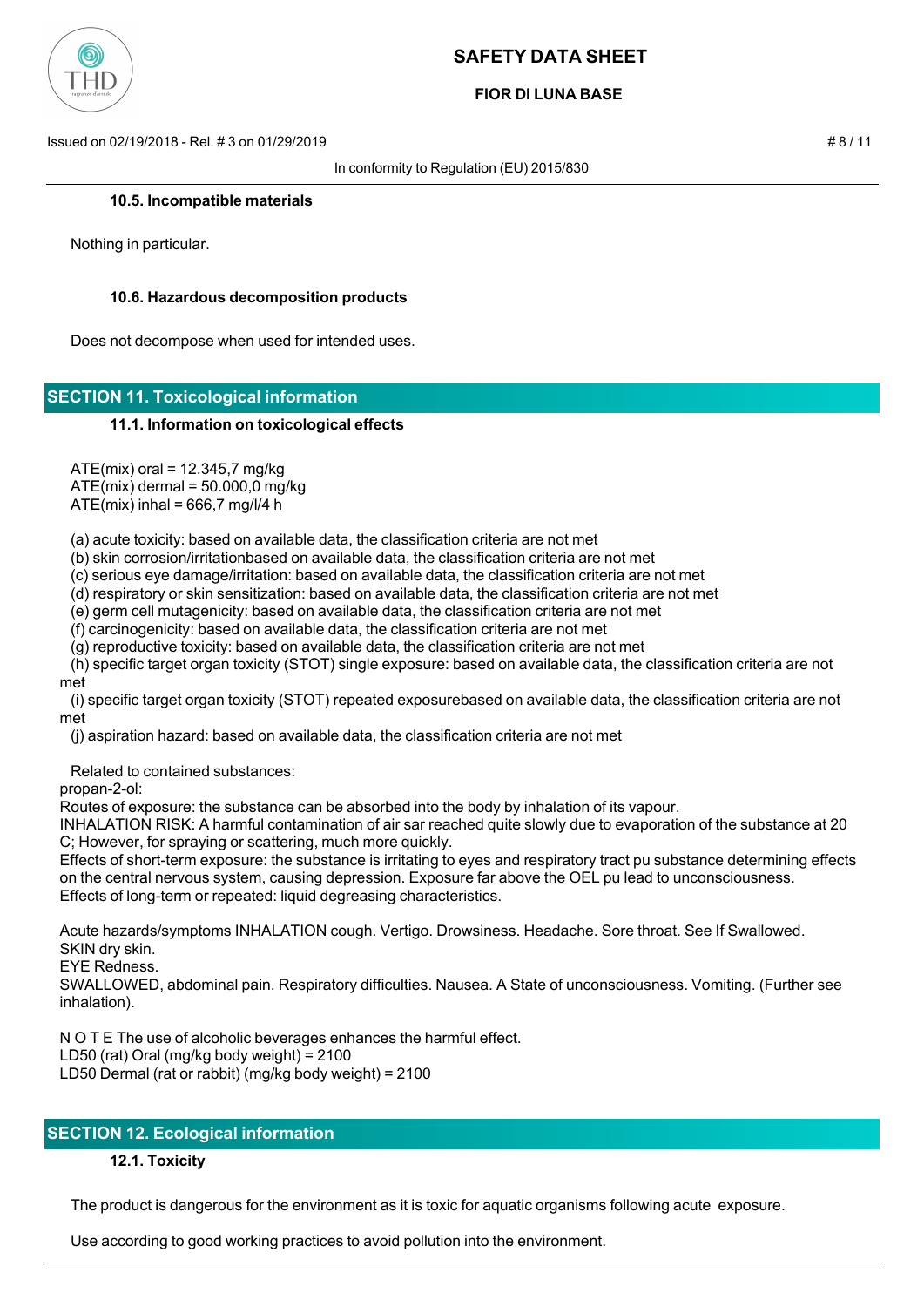

### **FIOR DI LUNA BASE**

Issued on 02/19/2018 - Rel. # 3 on 01/29/2019 **# 9 / 11**  $\neq$  9 / 11

In conformity to Regulation (EU) 2015/830

#### **12.2. Persistence and degradability**

No data available.

#### **12.3. Bioaccumulative potential**

No data available.

#### **12.4. Mobility in soil**

 Related to contained substances: propan-2-ol: The pi product water and light fully miscible in 20 C. Is lost by evaporation within one day. Large volumes can penetrate into the soil and contaminate groundwater.

#### **12.5. Results of PBT and vPvB assessment**

The substance / mixture NOT contains substances PBT/vPvB according to Regulation (EC) No 1907/2006, Annex XIII

#### **12.6. Other adverse effects**

No adverse effects

# **SECTION 13. Disposal considerations**

#### **13.1. Waste treatment methods**

 Do not reuse empty containers. Dispose of them in accordance with the regulations in force. Any remaining product should be disposed of according to applicable regulations by addressing to authorized companies. Recover if possible. Send to authorized discharge plants or for incineration under controlled conditions. Operate according to local and National rules in force

### **SECTION 14. Transport information**

#### **14.1. UN number**

ADR/RID/IMDG/ICAO-IATA: 1266

ADR exemption because compliance with the following characteristics: Combination packagings: per inner packaging 5 L per package 30 Kg Inner packagings placed in skrink-wrapped or stretch-wrapped trays: per inner packaging 5 L per package 20 Kg

### **14.2. UN proper shipping name**

ADR/RID/IMDG: PRODOTTI PER PROFUMERIA contenenti solventi infiammabili ADR/RID/IMDG: PERFUMERY PRODUCTS with flammable solvents ICAO-IATA: PERFUMERY PRODUCTS with flammable solvents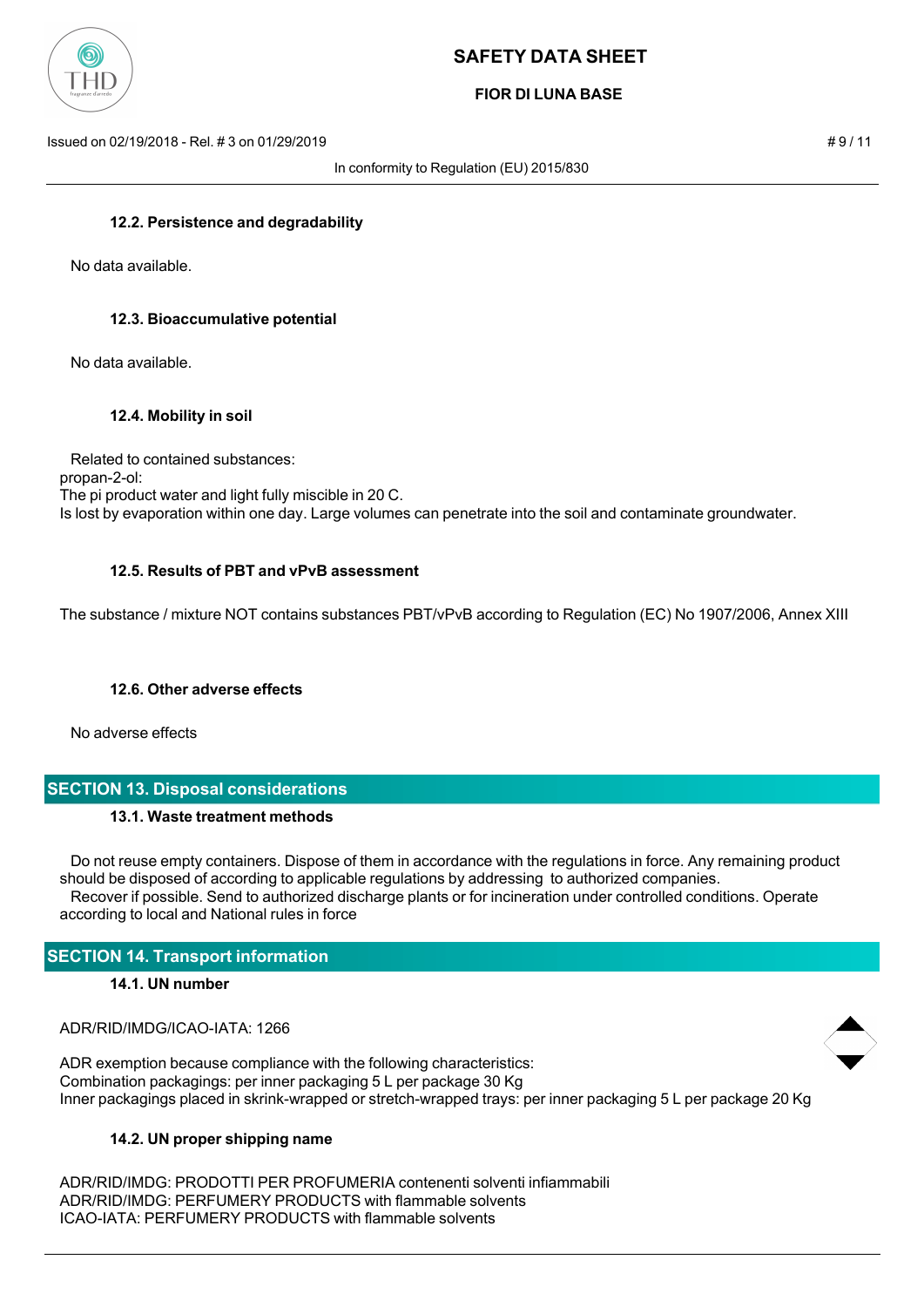

### **FIOR DI LUNA BASE**

Issued on 02/19/2018 - Rel. # 3 on 01/29/2019 # 10 / 11

In conformity to Regulation (EU) 2015/830

**14.3. Transport hazard class(es)**

ADR/RID/IMDG/ICAO-IATA: Class : 3 ADR/RID/IMDG/ICAO-IATA: Label : Limited quantities ADR: Tunnel restriction code : D/E ADR/RID/IMDG/ICAO-IATA: Limited quantities : 5 L IMDG - EmS : F-E, S-D

### **14.4. Packing group**

ADR/RID/IMDG/ICAO-IATA: III

### **14.5. Environmental hazards**

ADR/RID/ICAO-IATA: Product is not environmentally hazardous IMDG: Marine polluting agent : Not

#### **14.6. Special precautions for user**

The transport must be carried out by authorised vehicles carrying dangerous goods in accordance with the requirements of the current edition of the agreement and the provisions A.D.R national regulations. The transport must be carried out in the original packaging and in packages that are made from materials resistant to the content and not likely to generate with this dangerous reactions. Employees to the loading and unloading of dangerous goods have received proper training on the risks presented by prepared and on possible procedures to be taken in the event of emergency situations

### **14.7. Transport in bulk according to Annex II of MARPOL73/78 and the IBC Code**

It is not intended to carry bulk

### **SECTION 15. Regulatory information**

**15.1. Safety, health and environmental regulations/legislation specific for the substance or mixture**

Seveso category: P5c - FLAMMABLE LIQUIDS

REGULATION (EU) No 1357/2014 - waste: HP3 - Flammable

#### **15.2. Chemical safety assessment**

The supplier has made an assessment of chemical safety

### **SECTION 16. Other information**

### **16.1. Other information**

Description of the hazard statements exposed to point 3 H225 = Highly flammable liquid and vapour. H319 = Causes serious eye irritation.